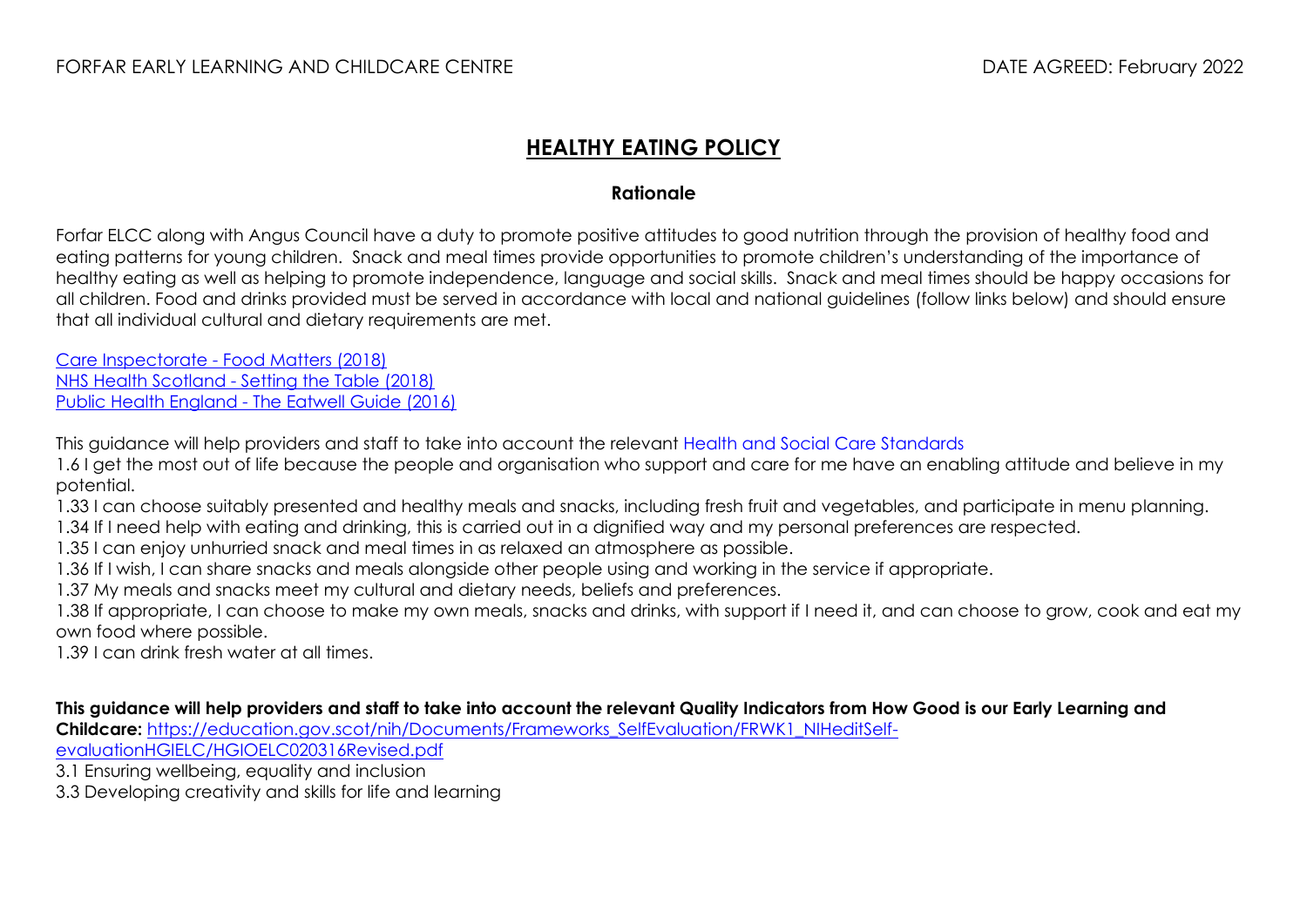**This policy will be monitored by / through:** Audit of cleaning records, fridge temperatures, menus, My World information, food allergy information, cleaning routines, parental consultation, planning records, CPD records

| This policy will be reviewed in: | 6 months    |
|----------------------------------|-------------|
| <b>Review Date:</b>              | August 2022 |
| Reviewed By:                     | Management  |